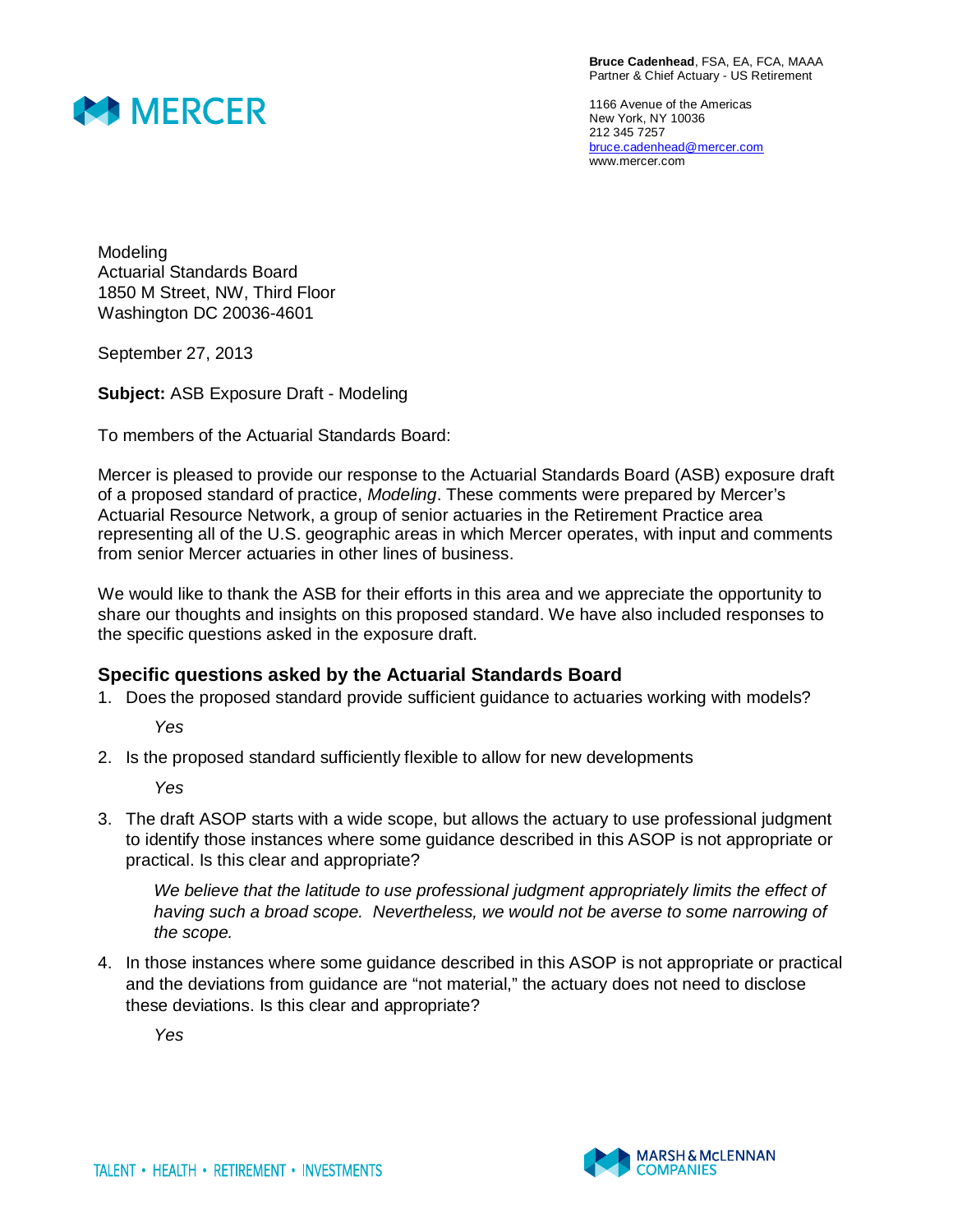

Page 2 September 27, 2013 Actuarial Standards Board

5. Appropriate documentation simplifies later use and development of current models as well as allowing easier review by principals and other actuaries. Section 3 contains guidance with regard to documentation. Is this guidance clear and appropriate?

*Generally, yes; however, we have provided further comments below.*

6. Does the use of bold font to identify defined terms improve the readability and clarity of the standard? If not, what suggestions do you have to improve the recognition of defined terms in the standard?

*We had previously commented unfavorably on the use of bold font beyond the first usage of a defined term. However, our thinking has evolved on this question and we believe that, on balance, the use of bold font for defined terms improves the clarity of the standard by making it easier to identify these terms when re-reading only a portion of the standard.*

## **Additional Comments**

#### *Sections 1.1 and 3.1*

It is our opinion it should be made clear the application of this ASOP is limited to *actuarial* models.

#### *Section 3.3.1 – Validation, Checking, and Analysis*

The last sentence under item 3.3.1 b.2. currently states:

"If such reconciliation can be developed and would be appropriate to the project's objective, the reconciliation should be documented in the actuary's files".

It is our opinion this sentence should be deleted as documentation is sufficiently covered under item 3.6.

### *Section 3.4 – Presentation of Results*

Under item 3.4, the committee may want to consider whether the use of the word "any" is appropriate or necessary in the sentence,

"The actuary should present results of a realization of the model, explaining methodology, key assumptions, possible limitation, and any changes made subsequent to a prior realization".

This sentence seems to imply even changes that do not materially impact the results should be explained. We recommend replacing "any changes" with "any material changes".